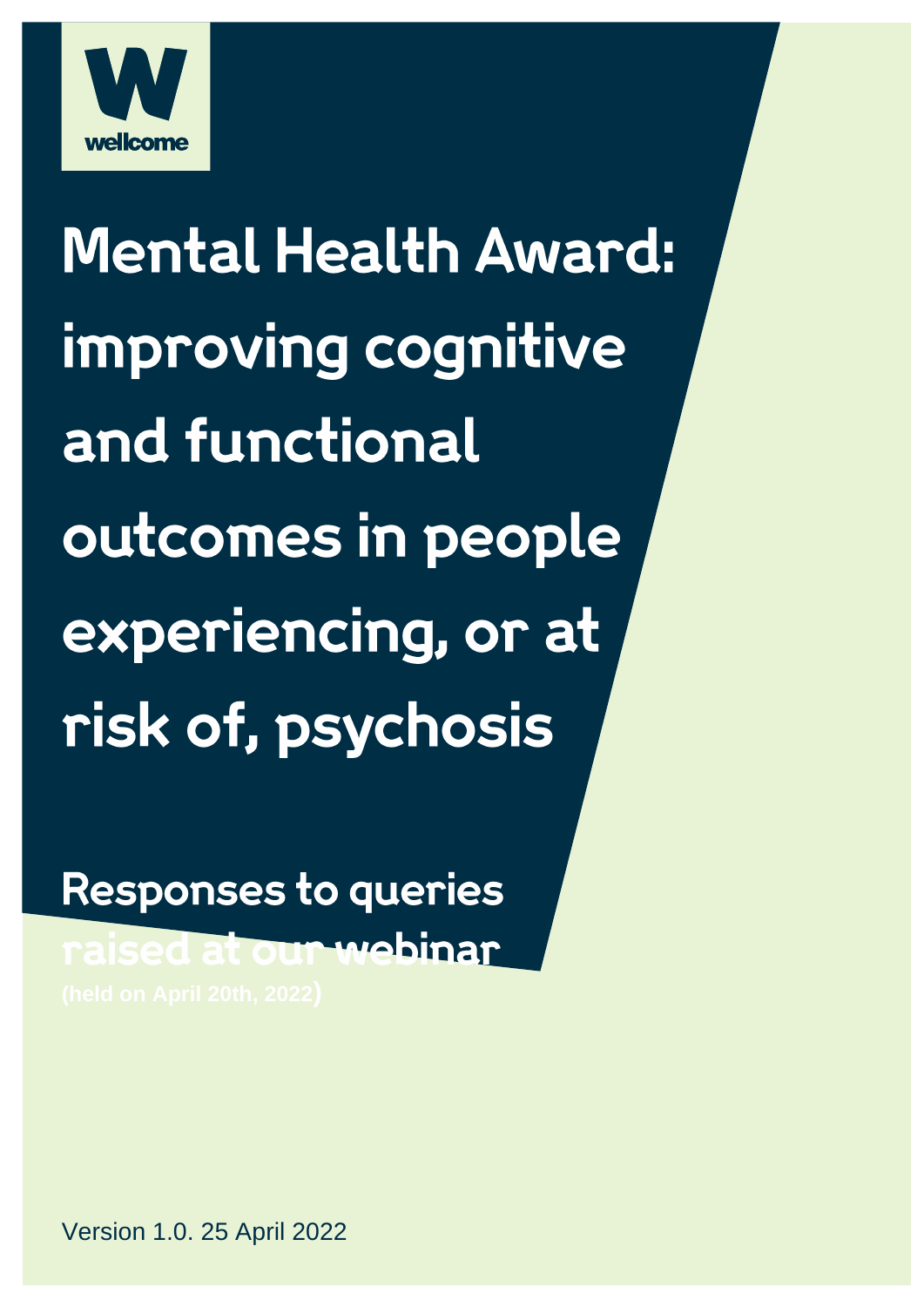# Responses to queries raised at our webinar on April 20th

**This document is being emailed to all those who registered to attend our webinar on April 20th, 2022. A copy will also be posted on the 'useful documents' section of our funding page[: Improving cognitive and](https://wellcome.org/grant-funding/schemes/improving-cognitive-and-functional-outcomes-psychosis)  [functional outcomes in psychosis | Grant Funding |](https://wellcome.org/grant-funding/schemes/improving-cognitive-and-functional-outcomes-psychosis)  [Wellcome.](https://wellcome.org/grant-funding/schemes/improving-cognitive-and-functional-outcomes-psychosis)**

We have grouped the queries raised into themes, so your specific query should be answered by one or more of the responses below.

If you feel your query has not been addressed and you cannot find the answer on our funding page, please contact the mental health team at [mentalhealth@wellcome.org](mailto:mentalhealth@wellcome.org) and include the title of the call 'Improving cognitive and functional outcomes in people experiencing, or at risk of, psychosis' in the subject line.

If you missed the webinar, you may also want to watch a recording of it, [here.](https://eur01.safelinks.protection.outlook.com/?url=https%3A%2F%2Fwww.youtube.com%2Fwatch%3Fv%3DPf3vXozWR8A&data=05%7C01%7CC.Hastings%40wellcome.org%7Cea36e7b7535c456c9b3608da286a94b9%7C3b7a675a1fc84983a100cc52b7647737%7C0%7C0%7C637866735490260843%7CUnknown%7CTWFpbGZsb3d8eyJWIjoiMC4wLjAwMDAiLCJQIjoiV2luMzIiLCJBTiI6Ik1haWwiLCJXVCI6Mn0%3D%7C3000%7C%7C%7C&sdata=FLbAXZDUe%2Fbi%2Fwn5VMCjTXYhPUx6ptCGGELxQr%2B1vVo%3D&reserved=0)

# **General queries:**

#### **How many researchers are we funding in this call?**

We do not have a specific number of projects we want to fund. This will depend on the quality of the proposals and the size of the projects put forward.

#### **Will there be similar funding calls in the future?**

Given Wellcome's new strategic focus on mental health, we will be launching many other collaborative and multidisciplinary funding calls, focused on improving understanding and/or intervention. However, the focus of these future calls will likely differ from this one. We are very open to new ideas for developing future calls.

#### **Are there any other options besides checking Twitter or your website for announcements? What is the most effective way of staying informed?**

There is a monthly Wellcome-wide research newsletter which you can sign-up to on our [mental health webpage,](https://wellcome.org/what-we-do/mental-health) under 'research funding opportunities.' While the mental health page is the best way to stay informed, we do also share information on Twitter and LinkedIn.

### **Is there a limit to the number of preliminary applications that can be submitted per institution?**

We will not be limiting application numbers by institution, meaning that any given institution can submit as many preliminary applications as they would like.

# **Team:**

#### **Can a PI submit more than one application?**

A researcher can only be awarded one grant as Principal Applicant and one award as co-applicant. Researchers can submit more than one preliminary application as Principal Applicant or co-applicant and if both are shortlisted, we will be having a conversation with them and the team.

#### **Will current Wellcome grant holders be able to apply as lead applicants to this Mental Health Award?**

Yes, as described in the ['who can't apply'](https://wellcome.org/grant-funding/schemes/improving-cognitive-and-functional-outcomes-psychosis#eligibility-and-suitability-4e87) section of our funding page (under 'eligibility and suitability'):

- A[n early-career researcher](https://wellcome.org/grant-funding/research-careers/stage-postdoctoral-research) can be a lead applicant on one Wellcome award and a co-applicant on one other Wellcome award.
- [A mid-career researcher](https://wellcome.org/grant-funding/research-careers/stage-leading-a-research-programme) can be a lead applicant on one Wellcome award and a co-applicant on two other Wellcome awards.
- A[n established researcher](https://wellcome.org/grant-funding/research-careers/stage-leading-a-research-programme) can be a lead applicant on two Wellcome awards, one as the sole applicant and one as lead applicant for a team, or both as the lead applicant for a team. They can also be a co-applicant on two other Wellcome awards.

The awards should be for different research projects, with no overlap in work packages. In addition, the researcher must be able to dedicate the required time to all projects, if funded.

#### **Would we accept joint PIs?**

For administrative purposes there can be only one PI and one host organisation. If you are proposing to have joint PIs lead the running and day to day of the project please explain the added benefit to the project of doing so, in your preliminary application.

# **Do you normally fund researchers in the UK, or do they need to partner with a researcher in the UK to apply for this grant?**

Research team do not need to partner with UK researchers/organisations for this call. This call is open to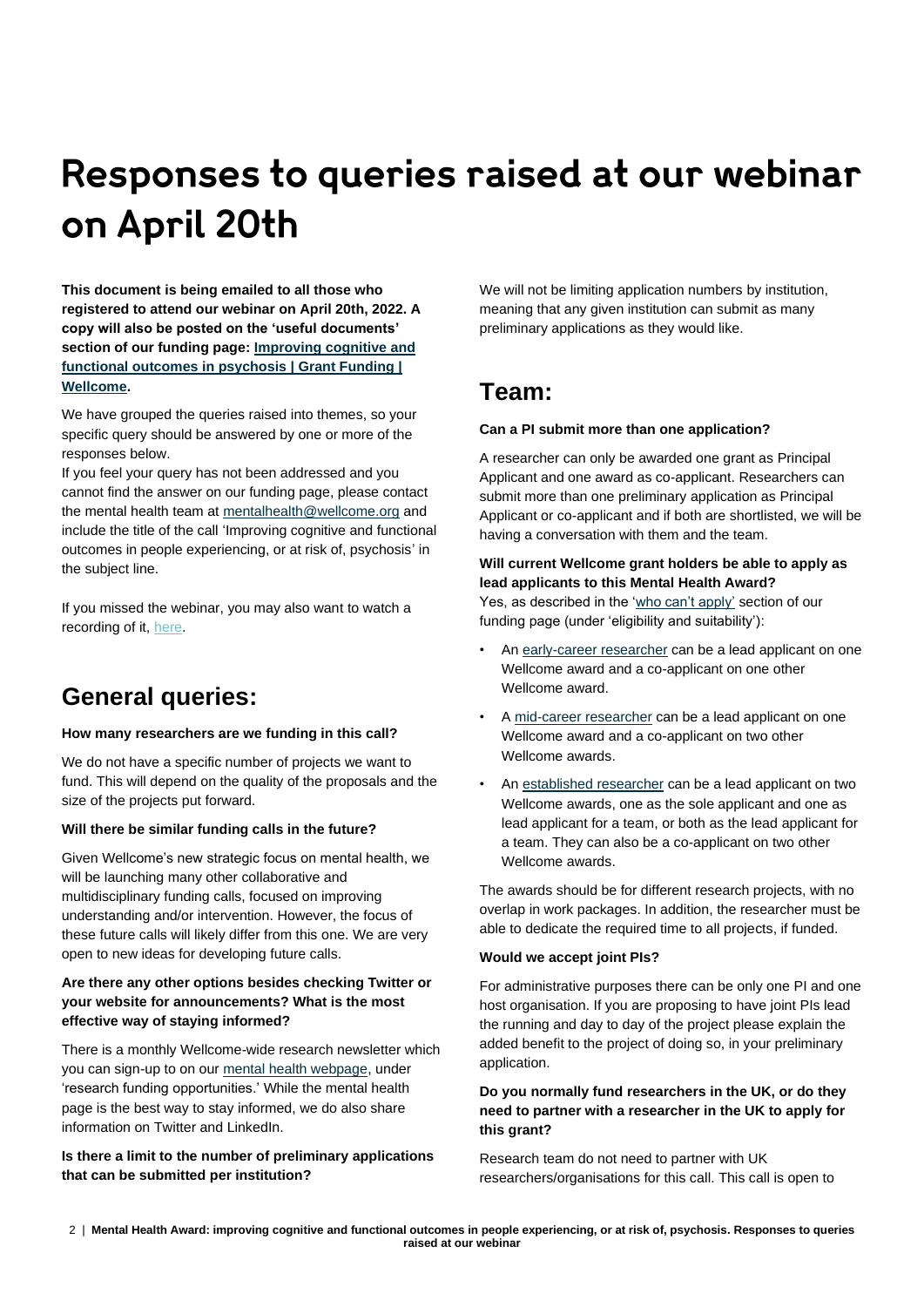applicants anywhere in the world apart from mainland China and [sanctioned territories.](https://wellcome.org/grant-funding/guidance/international-sanctions-how-they-affect-grants)

# **If co-applicants should be based in country where the research should be held, does it mean that lead applicants should not be based there?**

Research applications should include applicants from the setting in which research is going to take place. This could either be the lead applicant or co-applicants.

#### **Can applications include NGOs concerned with mental health as a partner? Can think tanks apply?**

Yes, this funding call is open to applicants based at a range of organisations, including research institutes, non-academic organisations, and not-for-profit organisations, like NGOs. These organisations can be based anywhere in the world (apart from mainland China and [sanctioned territories\)](https://wellcome.org/grant-funding/guidance/international-sanctions-how-they-affect-grants) but they must be able to sign up to [Wellcome's grant conditions](https://wellcome.org/grant-funding/guidance/grant-conditions) in order to apply.

#### **Can I change the lead applicant from the preliminary to the full application stage?**

No this is not permitted unless this has been agreed with Wellcome.

# **Lived Experience:**

**Is a lived experience person the same as a lived experience expert?** 

Yes, we use these terms interchangeably.

#### **How many LE advisors can you have on a project application?**

We are open to any method of involvement or number of lived experience experts on your project, so long as this is justified in your application. Key for us is that this is not tokenistic or a tick box exercise, and that the approaches and roles are appropriate for the research aims and stages of the project. For more information on different methods of involvement please see the call guidance on the funding page.

### **Could we clarify what the requirements are for a participant with LE to be included as a co-investigator?**

The requirements for lived experience experts to be coapplicants on the award are the same for all co-applicants on your team. There are a broad range of organisations that we consider to be eligible for this call (e.g., higher education institutions, research institutes, non-academic organisations, not-for-profit organisations, companies). In addition, coapplicants do not need to have a permanent, open-ended, or long-term rolling contract, as long as their employing host

organisation can guarantee space and salary support (if they cannot get it from other sources) for the period of time that the co-applicant is working on the grant. If the lived experience experts you plan on working with do not meet these criteria, they could always be named as collaborators.

### **Can members of the research team identify as having lived experience themselves?**

Yes, absolutely. We recognise that teams will have different methods of involving people with lived experience, depending on their project, and we are open to any method of involvement, so long as you justify this in your application. There are multiple methods of involvement including:

As lead applicants or co-applicants/co-researchers embedded within the research team (but please check they meet the eligibility criteria as listed on the systems (e.g., animal, cellular) as appropriate. Other methods, such as the ones you have highlighted would be considered as additional methods, so long as their added value was clearly justified. For example, there is scope for projects to incorporate a social science element in helping to determine why their proposed active ingredient(s) might work (or not work) in some contexts over others.

# **Pilot Data/Proof of Concept:**

**Can proof of concept or pilot data come from existing publications or does it have to be from the team that's applying?**

Yes, pilot or proof of concept data from either existing publications or team data can be used to justify the proposed research.

# **Does proof of concept need to come from the setting or group from which it's proposed, or can it be for example an intervention that has been well established in other setting that is now being used in a new setting?**

Pilot or proof of concept data does not need to originate from the particular setting or from the group applying. In the case of an intervention being evaluated in a new setting please articulate plans of you intend to evaluate and adapt the intervention to address the local needs and context.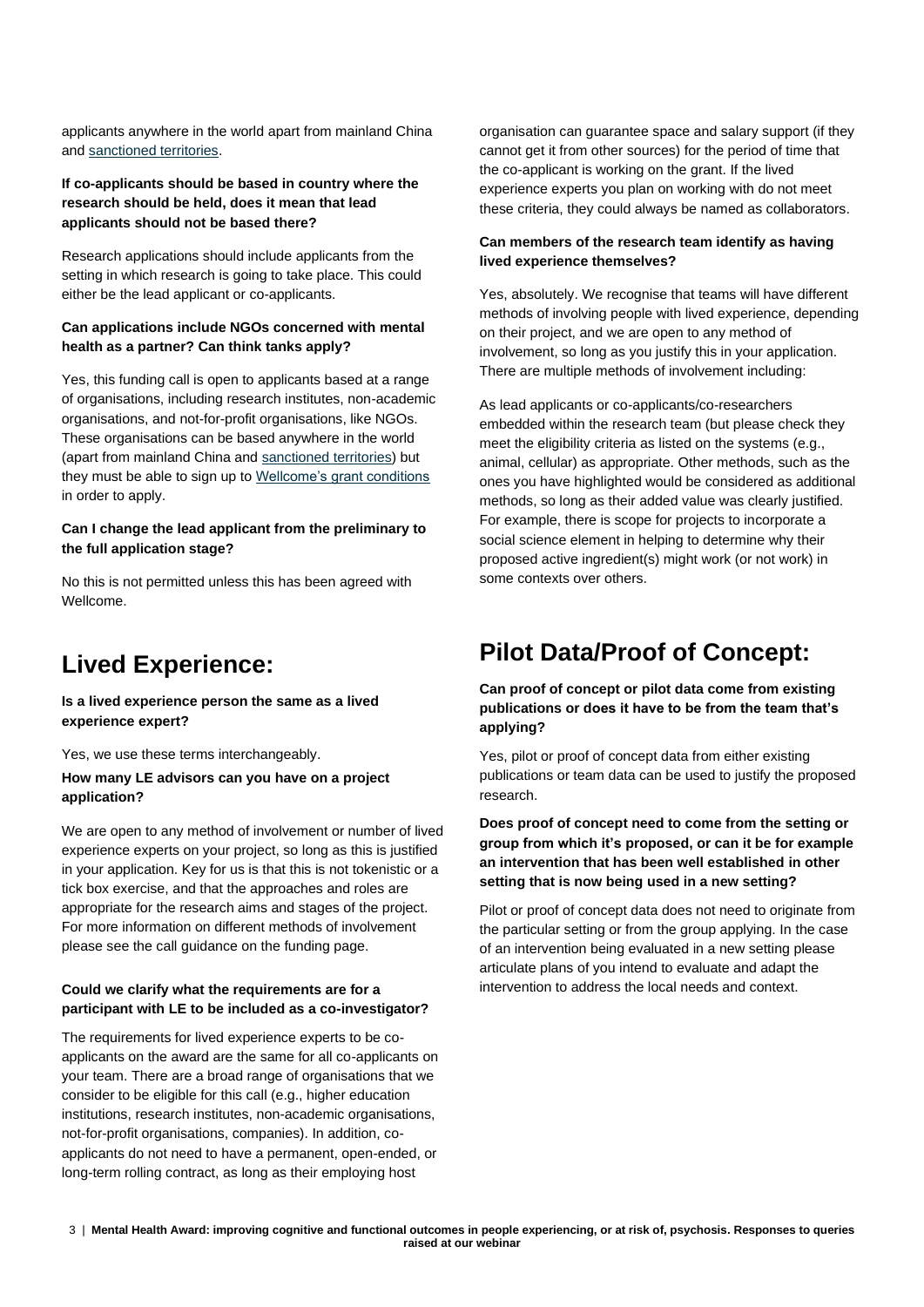## **Would you consider a qualitative study a useful proof of concept data despite not having quantitative data showing efficacy?**

Yes, you do not need quantitative data showing efficacy in order to propose the development and evaluation of a new intervention. You should include the best or most appropriate evidence available to justify your proposed research plan.

# **Proposal:**

**Can a period of the grant be used for developing an intervention and then the rest of the grant be used for applying the intervention, or does the whole grant need to be used for applying a developed intervention?**

Yes, the awards can be used flexibly to develop and evaluate interventions. This can include formative work, intervention development acceptability and feasibility work, pilot trials.

# **Intervention to improve cognition and function in people with psychosis for >5 years after onset, would that be too much supporting chronic management for the call?**

This will depend on the proposed research. Applications should clearly articulate the value of research for early intervention.

### **Functional/cognitive measures or cognitive outcomes – examples of these?**

These can include but are not limited to social and non-social outcomes such as: mental operations needed to perceive, interpret, and process information for adaptive social interactions emotion identification, mentalizing, social perception, and attributional bias, speed of processing, attention/vigilance, working memory, verbal learning and memory, visual learning and memory, reasoning and problem solving, and verbal comprehension.

# **Could cognitive outcomes include self-report measures of beliefs about self and others for example?**

Yes, mentalizing as this refers to the ability to infer intentions, dispositions, emotions, and beliefs of others is within scope. We have not provided a definitive list of cognitive functioning which are in/out of remit instead look to researchers making a strong justification for these in their proposal.

### **Would we look at acceptability and feasibility trials less favourably?**

No, we consider formative and pilot equally important for this call as fully powered evaluations of interventions.

**Will psychopharmacological interventions be also considered with as much interest as psychosocial interventions?**

We will not prioritise certain type of interventions over others in our assessment. In relation to the proposed intervention or markers of cognitive functioning specifically, decisions to shortlist and fund will be based on the main criteria outlined on our website: the unmet need and strength of evidence for the proposed work, the potential for impact and the proposed methodology. We will also be looking at the involvement of lived experience experts and at the full stage the team composition & expertise and research environment.

### **Are interventions delivered in field settings acceptable?**

Yes, this would be acceptable.

### **My team and I are working on animal models – is this eligible?**

This call is focused on research with human participants only.

# **Application Process:**

#### **Do you pay overheads?**

You can find information on what we do and do not offer including indirect and overhead costs on our funding page, unde[r 'what we offer,'](https://wellcome.org/grant-funding/schemes/improving-cognitive-and-functional-outcomes-psychosis#what-we-offer-5b45) including details on overheads. For any questions relating to overheads please contact email [grants](https://wellcome.org/who-we-are/contact-us/funding-enquiry)  [info desk](https://wellcome.org/who-we-are/contact-us/funding-enquiry)

### **Where can I find the structure of the preliminary application and number of words required?**

This information can be found on our website under the ['Eligibility and suitability](https://wellcome.org/grant-funding/schemes/improving-cognitive-and-functional-outcomes-psychosis#eligibility-and-suitability-4e87) - Writing your preliminary application' section.

### **Can I include citations and references to justify the proposed approach?**

You may provide citations or references if you wish. Citations embedded in the text will count towards your word limit but a list of references at the end or in any attachment will not count towards the word limit. Guidance on writing your preliminary application is included on our funding page, under the ['how to apply'](https://wellcome.org/grant-funding/schemes/improving-cognitive-and-functional-outcomes-psychosis#how-to-apply-0585) section.